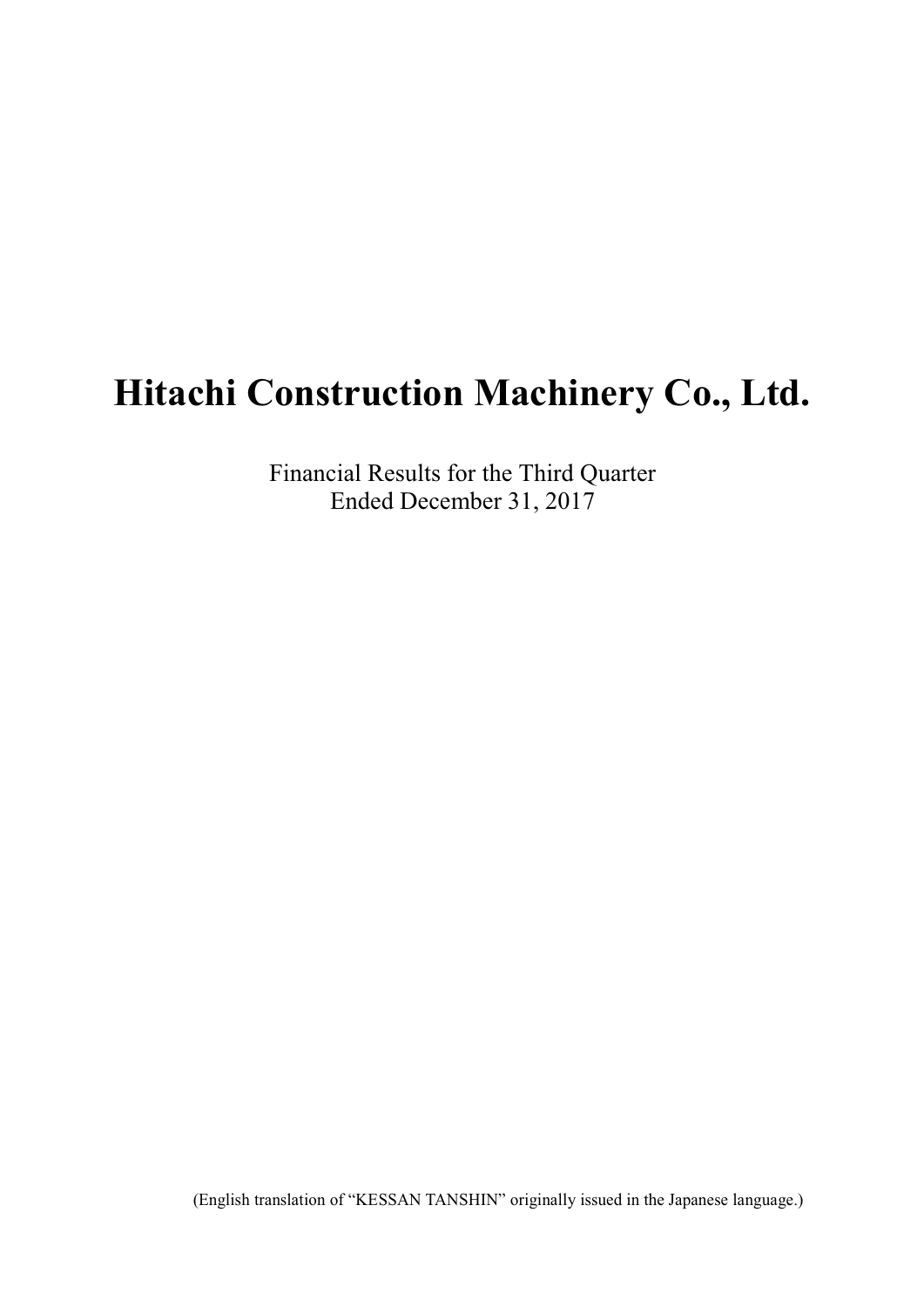#### **Consolidated Financial Results for the third quarter Ended December 31, 2017 (IFRS)** January 29, 2018

Listed company: Hitachi Construction Machinery Co., Ltd. (HCM)

Stock exchange: Tokyo (first section) Code number: 6305

URL https://www.hitachicm.com/global/

Representative: Kotaro Hirano, President and Executive Officer

Scheduled date for submission of the Quarterly Securities Report: February 9, 2018

Scheduled date of commencement of payment of dividends:

Supplementary materials to the financial statements have been prepared: Yes

Presentation will be held to explain the financial statements: Yes (for institutional investors, analysts and journalists)

1. Consolidated results for the third quarter ended December 2017 (April 1, 2017 to December 31, 2017) (1) Consolidated results

|                   | Revenue  |      |          | Adiusted<br>Operating income | Income before<br>income taxes |               | Net income |       | Net income<br>attributable to<br>owners of the parent |               | Comprehensive<br>mcome |                          |
|-------------------|----------|------|----------|------------------------------|-------------------------------|---------------|------------|-------|-------------------------------------------------------|---------------|------------------------|--------------------------|
|                   | Millions | $\%$ | Millions | $\frac{0}{0}$                | Millions                      | $\frac{0}{0}$ | Millions   | $\%$  | Millions                                              | $\frac{0}{0}$ | Millions               | $\frac{0}{0}$            |
|                   | of ven   |      | of ven   |                              | of ven                        |               | of ven     |       | of yen                                                |               | of yen                 |                          |
| December 31, 2017 | 683.902  | 34.9 | 66,049   | 499.7                        | 69.187                        | 635.5         | 48.954     | 909.4 | 42.909                                                | -             | 66.411                 | $\overline{\phantom{a}}$ |
| December 31, 2016 | 507,006  | 7.7. | 1.013    | (27.7)                       | 9.407                         | 107.9         | 4.850      | 498.8 | 2,528                                                 | –             | .343                   |                          |

"Adjusted operating income" is calculated by excluding "Other income" and "Other expenses" from "Operating Income" listed in Consolidated Statements of Income. "Adjusted operating income" is Hitachi group's common profit index to show actual business conditions excluding impact of business restructuring. "Operating income" for the third quarter ended December 2017 is as below.

| December 31, 2017 | $468,610$ million | YoY | 740.1%         |
|-------------------|-------------------|-----|----------------|
| December 31, 2016 | $48,167$ million  |     | YoY $(33.5\%)$ |

|                   | Net income attributable to Net income attributable to<br>owners of the Parent per<br>share (basic) | owners of the Parent per<br>share (diluted) |  |
|-------------------|----------------------------------------------------------------------------------------------------|---------------------------------------------|--|
|                   | Yen                                                                                                | Yen                                         |  |
| December 31, 2017 | 201.77                                                                                             | 201.77                                      |  |
| December 31, 2016 | 11.89                                                                                              | 11.89                                       |  |

Note: Equity in earnings of affiliated companies is as below.

December 31, 2017 ¥2,863 million

December 31, 2016 ¥32 million

(2) Consolidated financial position

|                   | Total assets    | Total equity    | Total equity attributable to<br>owners of the parent | Equity attributable to<br>owners of the parent ratio |
|-------------------|-----------------|-----------------|------------------------------------------------------|------------------------------------------------------|
|                   | Millions of yen | Millions of yen | Millions of yen                                      | $\frac{0}{0}$                                        |
| December 31, 2017 | 1,108,430       | 506,026         | 448,059                                              | 40.4                                                 |
| March 31, 2017    | 1.010.497       | 450,430         | 399.619                                              | 39.5                                                 |

#### Dividends status

|                                |                  |                | Cash dividends per share |          |       |
|--------------------------------|------------------|----------------|--------------------------|----------|-------|
|                                | Quarter<br>First | Second Quarter | Third Quarter            | Year end | Total |
|                                | Yen              | Yen            | Yen                      | Yen      | Yen   |
| March 31, 2017                 |                  | 4.00           |                          | 8.00     | 12.00 |
| March 31, 2018                 |                  | 36.00          |                          |          |       |
| March 31, 2018<br>(Projection) |                  |                |                          |          |       |

Year end dividends for the fiscal year ending March 2018 are to be determined. Note: Changes involving the dividend states for the fiscal year ending March 2018: None

(Rounded off to the nearest million)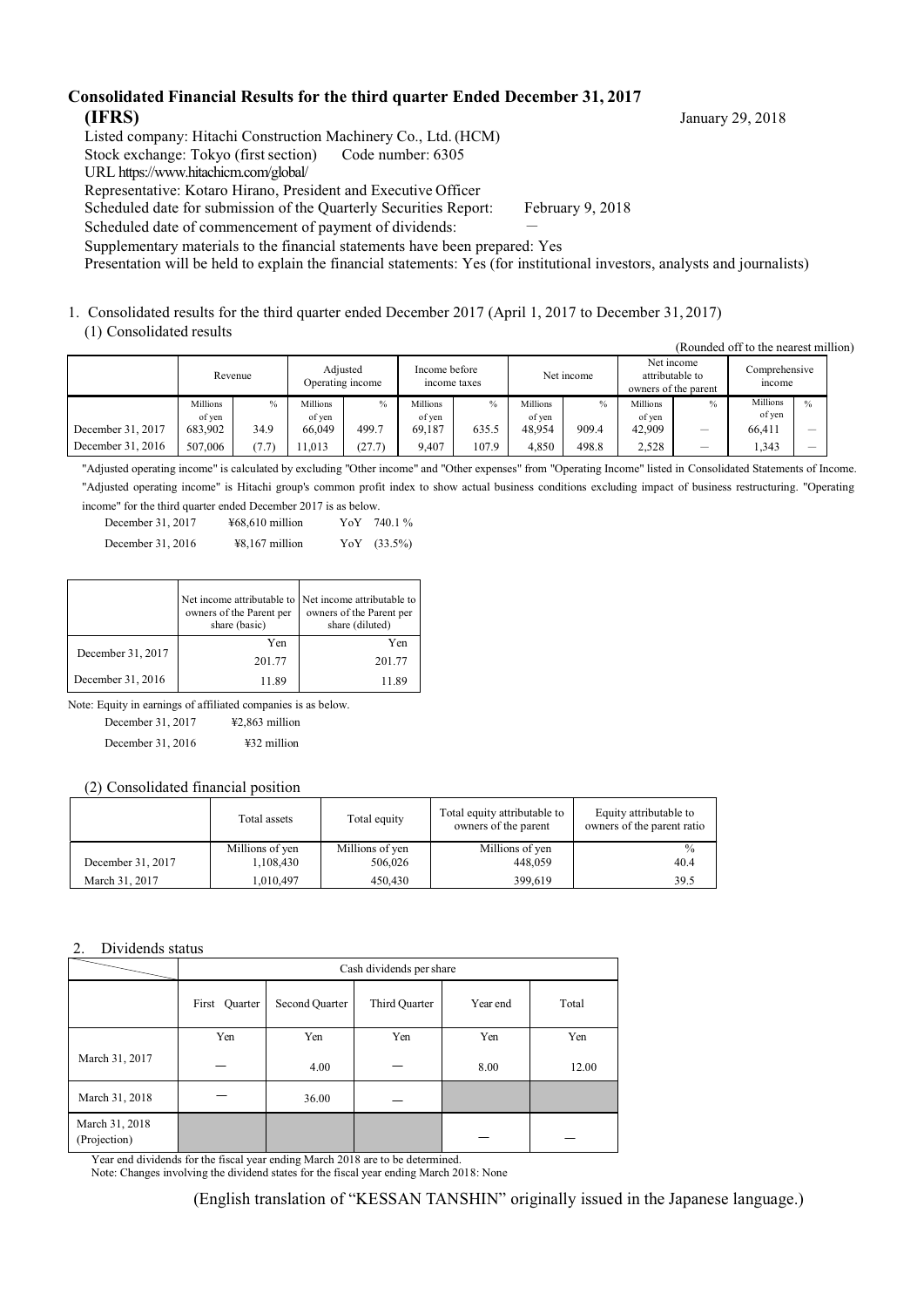3. Projected consolidated results for the fiscal year ending March 2018 (April 1, 2017 to March 31, 2018)

|                | Revenue            |      | Adjusted<br>Operating income |       | Income before<br>income taxes |               | Net income attributable<br>to owners of the parent |               | Net income<br>attributable<br>to owners of the<br>parent<br>per share |
|----------------|--------------------|------|------------------------------|-------|-------------------------------|---------------|----------------------------------------------------|---------------|-----------------------------------------------------------------------|
|                | Millions of<br>Yen | $\%$ | Millions of<br>yen           | $\%$  | Millions of<br>yen            | $\frac{0}{0}$ | Millions of<br>yen                                 | $\frac{0}{0}$ | Yen                                                                   |
| March 31, 2018 | 930,000            | 23.4 | 77,000                       | 172.4 | 77,000                        | 222.7         | 46,000                                             | 473.4         | 216.31                                                                |

Notes: 1) The percentages indicated show changes from the same period of the previous fiscal year. 2) Changes in consolidated earnings forecast: Yes

"Adjusted operating income" is calculated by excluding "Other income" and "Other expenses" from "Operating Income" listed in Consolidated Statements of Income. "Adjusted operating income" is Hitachi group's common profit index to show actual business conditions excluding impact of business restructuring. Cumulated "Operating income" for projected consolidated result ending March 2018 is as below.

Year end  $\frac{477,000 \text{ million}}{4}$  Yo Y 226.0%

\*Notes

(1) Important changes in the scope of the consolidation during period(changes involving specific subsidiaries accompanying changes in the scope of consolidation): None

| (2) Changes in accounting policies; changes in accounting estimates |      |
|---------------------------------------------------------------------|------|
| [1] Changes in accounting policies required by IFRS                 | None |
| [2] Changes in accounting policies other than those in [1]          | None |
| [3] Changes in accounting estimates                                 | None |
|                                                                     |      |

#### (3) Number of outstanding shares (common shares)

|               | [1] Number of outstanding shares at December 31, 2017 (including treasury shares)              |
|---------------|------------------------------------------------------------------------------------------------|
| December 2017 | 215, 115, 038                                                                                  |
| 2016<br>March | 215, 115, 038                                                                                  |
|               | [2] Number of treasury shares at December 31, 2017                                             |
| December 2017 | 2,457,279                                                                                      |
| 2016<br>March | 2,454,022                                                                                      |
|               | [3] Average number of common shares outstanding during the nine month period ended December 31 |
| December 2017 | 212,659,540                                                                                    |
| December 2016 | 212,662,726                                                                                    |
|               |                                                                                                |

#### Indication of audit procedure implementation status

This earnings report is exempt from audit procedure based upon the Financial Instruments and Exchange Act. It is under the audit procedure process at the time of disclosure of this report.

#### Explanation on the appropriate use of results forecasts and other important items

Any forward-looking statements in the report, including results forecasts, are based on certain assumptions that were deemed rational as well as information currently available to the Company at this time. However, various factors could cause actual results to differ materially. Please refer to ''1. Management Performance and Financial Conditions, (3) Outlook for the Fiscal Year Ending March 2018'' of the attachment for conditions serving as assumptions for results forecasts.

#### Adjustment of the provisional accounting treatment for business combination

During the second and third quarters of the fiscal year ending March 31, 2018, the company finalized the provisional accounting treatment for business combinations. Revision of the initial allocated amounts of acquisition cost is reflected in the March 2017 results. Please refer to ''2. Consolidated Financial Statements, (5) Notes on Consolidated Financial Statements (Business Combination) '' for details.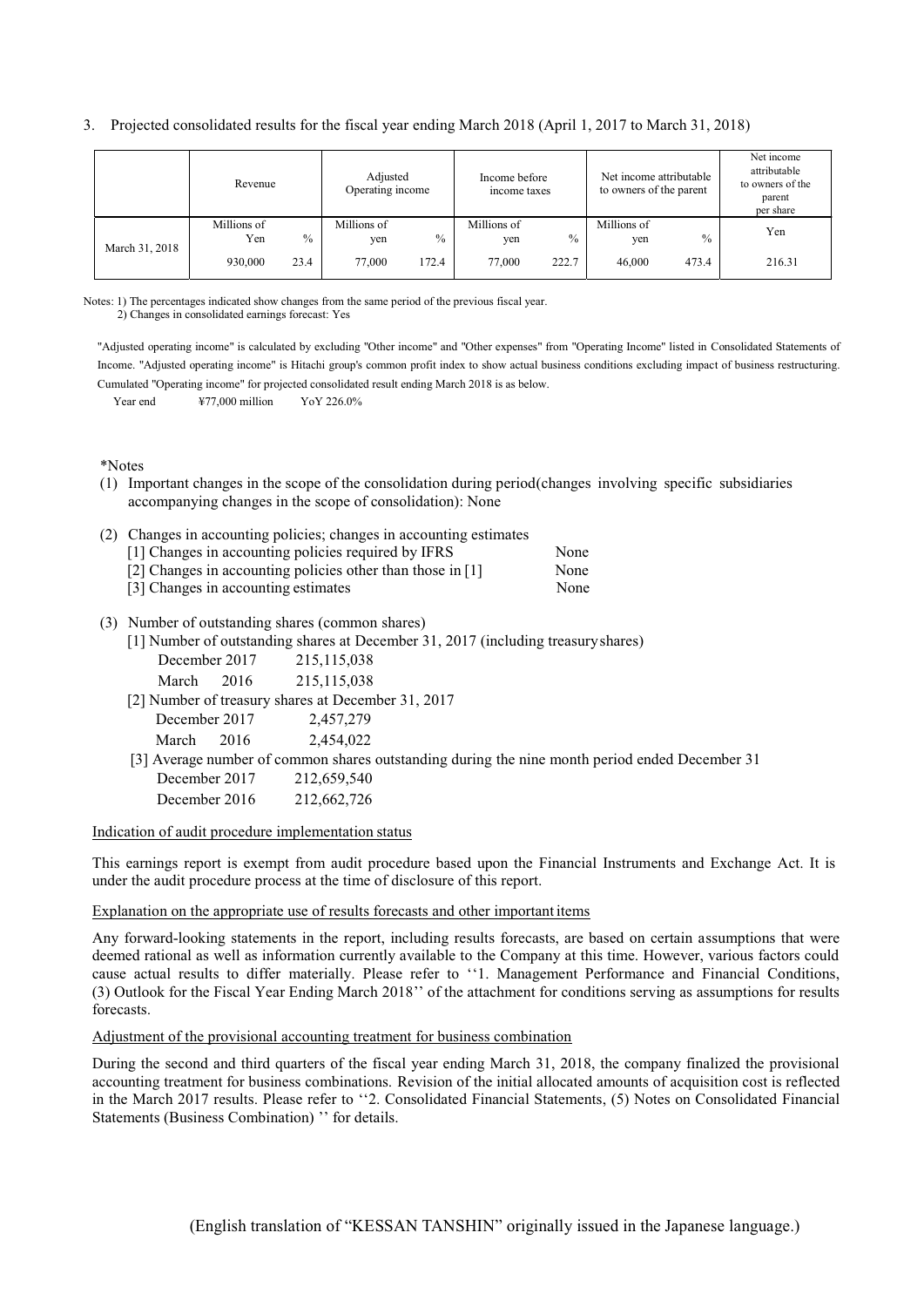# **Index of the Attachment**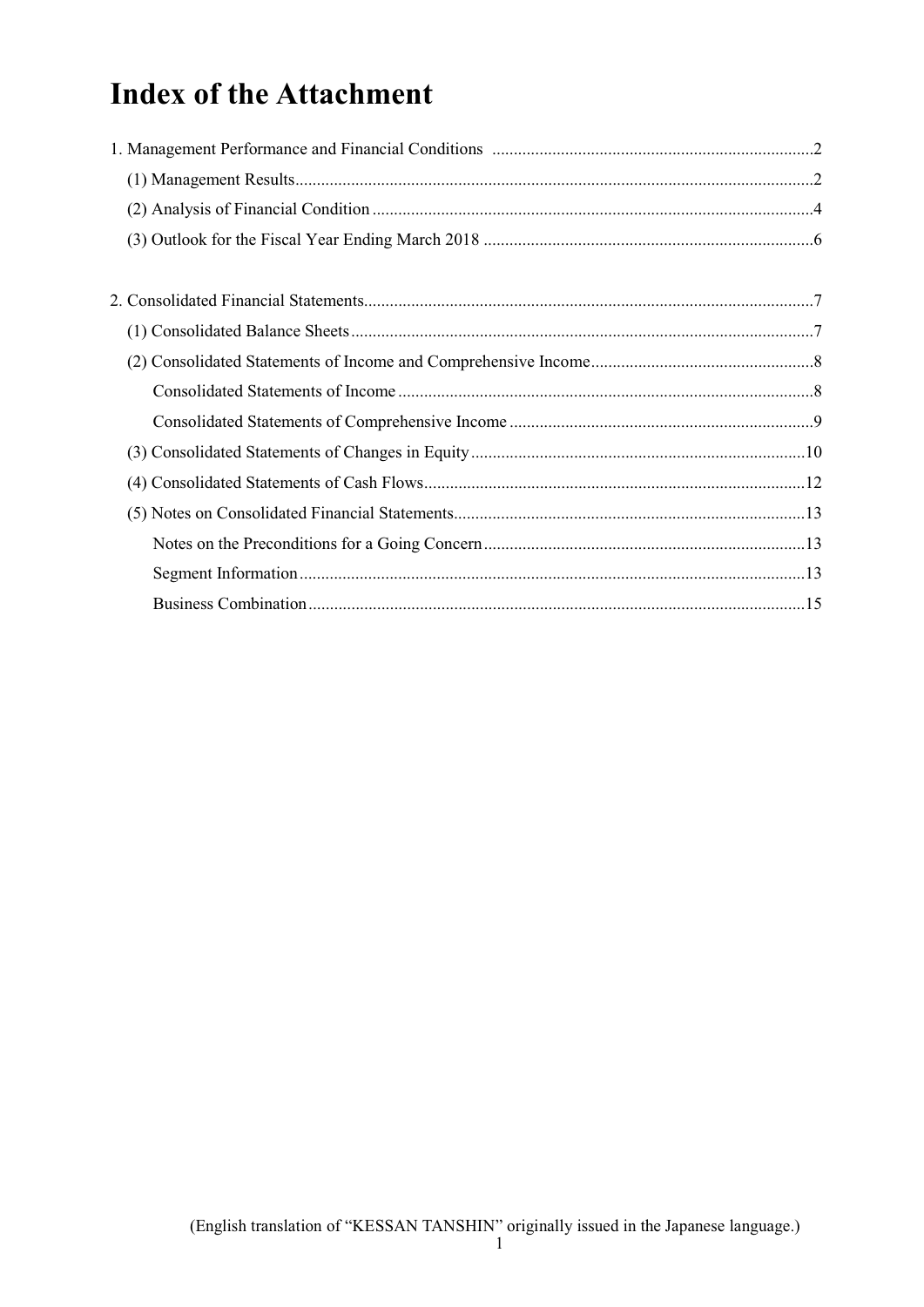#### **1. Management Performance and Financial Conditions**

#### **(1) Management Results**

The HCM Group launched a new mid-term management plan, "CONNECT TOGETHER 2019," in April 2017. We are promoting development of "Solution Linkage" utilizing ICT and IoT to offer solutions for customer's challenges on "safety", "productivity", and "life-cycle costs". And, to expand the source of revenue besides new machine sales, we are expanding the value chain business by enhancement of the parts and service business for mining machines and facilities provided by H-E Parts and Bradken, HCM's consolidated subsidiary we acquired in the previous fiscal year. Additionally, we are working to secure profit by establishing a global management support scheme, the expansion of its market share, cost reduction, and enhancement of operational efficiency.

Consolidated revenue for this term (April 1, 2017 to December 31, 2017) increased by 34.9% year on year to ¥683,902 million due to sales increase mainly in China and the consolidation of H-E Parts and Bradken, while we saw a negative impact of the stock transfer of Hitachi Sumitomo Heavy Industries Construction Crane Co., Ltd., which became an equity-method affiliate of HCM on March 31, 2017. Adjusted operating income increased by 499.7% year on year to ¥66,049 million, operating income increased by 740.1% to ¥68,610 million, and net income attributable to owners of the parent was ¥42,909 million (¥2,528 million as of December 31, 2016) due to a decrease in the cost of sales and SGA, in addition to the contribution of the solution business and parts & service business.

Business results by segment are as below.

#### 1. Construction machinery business

Demand for hydraulic excavators increased globally year on year except in the Middle East. We promoted enhancement of the parts and service business through a globally launched service solution called "ConSite," as well as expansion of the parts supply network to enlarge sales and revenue. Newly launched "ConSite OIL" in October in Europe and Australia, is the first service in the industry to predict problems of engine or hydraulic equipment by remotely inspecting the condition of oil by an oil sensor of each machinery. In Japan, for i-Construction promoted by the Ministry of Land, Infrastructure, Transport and Tourism, the HCM Group has been working to promote smart construction by providing its workshop to customers at an ICT demonstration site that we established in Hitachi-Naka City of Ibaraki Prefecture and by offering solutions for an efficient construction process.

As for mining machinery, demand grew year on year by the increased CAPEX of mining companies. We are focusing on expanding sales of the well-accepted AC-3 series rigid dump trucks equipped with an advanced vehicle body stability-assist function, in addition to offering a fleet management system and developing an autonomous haulage system to optimize mining operations, by taking advantage of Hitachi Group's strengths. Furthermore, we have been working to establish a highly controlled customer support system to enlarge revenue from parts and services.

Consolidated revenue of the construction machinery business for this term (April 1, 2017 to December 31, 2017) increased by 21.2% year on year to ¥614,522 million, and adjusted operating income increased by 487.5% to ¥64,705 million.

#### 2. Solution business

This segment consists of H-E Parts and Bradken. H-E Parts mainly provides services and solutions required for machinery or equipment for mining. Bradken supplies wear parts for fixed mining plants and mobile mining equipment, and also provides maintenance and servicing for them.

Consolidated revenue of the solution business for this term (April 1, 2017 to December 31, 2017) was ¥69,565 million, and adjusted operating income was ¥1,344 million because of the steady contribution to its revenue from solutions for mining machines in Australia and Latin America. The above adjusted operating income includes a depreciation loss and amortization cost of ¥4,750 million based on purchase price allocation for H-E Parts and Bradken.

The above revenues of segments 1 and 2 are figures before inter-segment adjustment.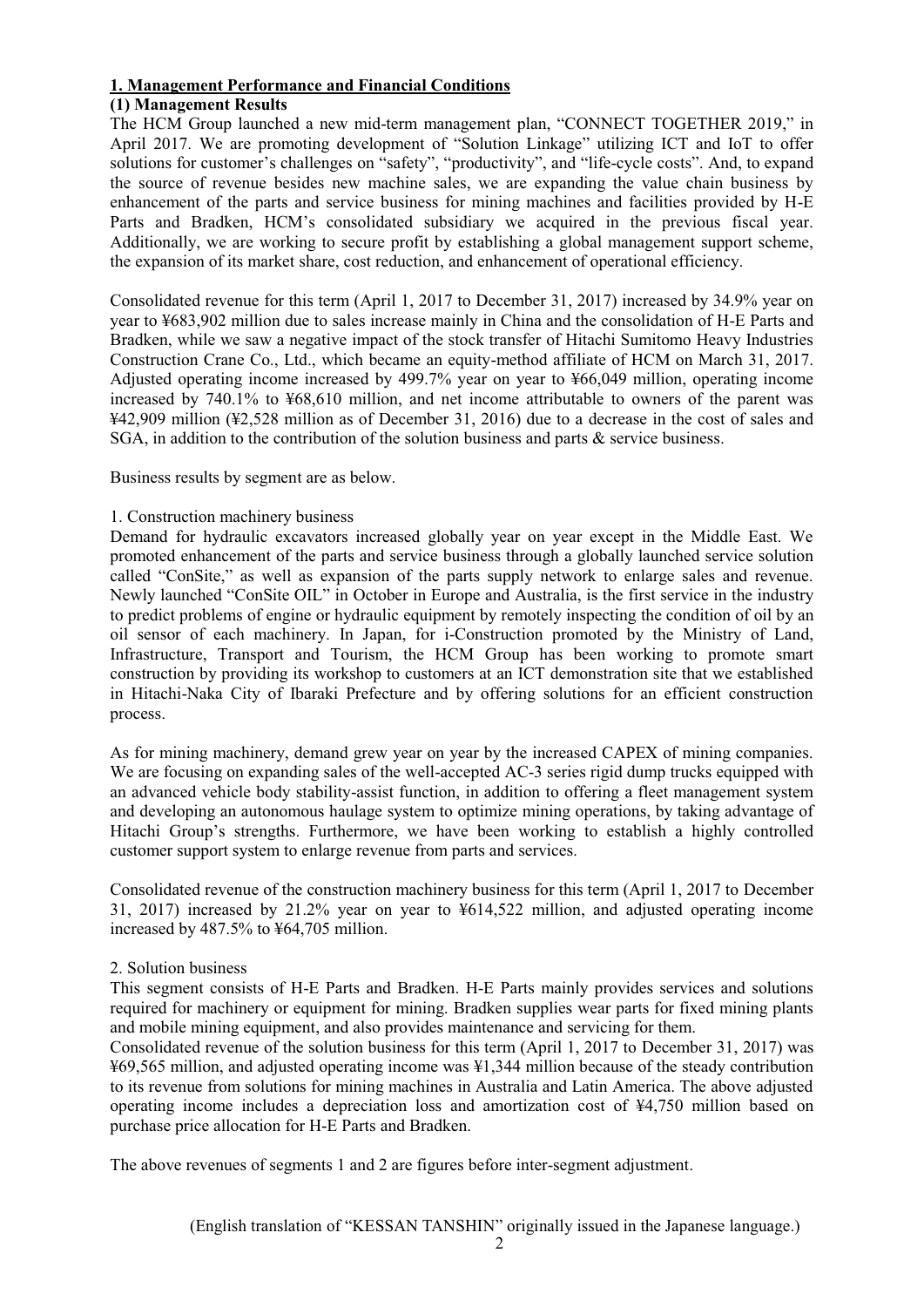| The following table summarizes the consolidated results for this term ended December 2017. |                      |                     |               |                       |  |  |  |
|--------------------------------------------------------------------------------------------|----------------------|---------------------|---------------|-----------------------|--|--|--|
|                                                                                            |                      |                     |               | Year-on-year change   |  |  |  |
|                                                                                            | December 2017<br>(A) | December 2016<br>B) | $(A)$ - $(B)$ | $(A)/(B)-1$<br>$(\%)$ |  |  |  |
| Revenue                                                                                    | 683,902              | 507,006             | 176,896       | 34.9%                 |  |  |  |
| Adjusted<br>operating income*                                                              | 66,049               | 11,013              | 55,036        | 499.7%                |  |  |  |
| Operating income                                                                           | 68,610               | 8,167               | 60,443        | 740.1%                |  |  |  |
| Income before<br>income taxes                                                              | 69,187               | 9,407               | 59,780        | 635.5%                |  |  |  |
| Net income attributable to<br>owners of the parent                                         | 42,909               | 2,528               | 40,381        |                       |  |  |  |

The following table summarizes the consolidated results for this term ended December 2017.

(Rounded off to the nearest million)

\* "Adjusted operating income" is the Hitachi Group's common profit index, calculated by excluding "Other income" and "Other expenses" from "Operating income."

|                  |                                            | Current consolidated<br>cumulative third quarter |            | Previous consolidated<br>cumulative third quarter |            | Increase (Decrease) |                         |  |
|------------------|--------------------------------------------|--------------------------------------------------|------------|---------------------------------------------------|------------|---------------------|-------------------------|--|
|                  |                                            | (April 1,2017- December 31, 2017)                |            | (April 1,2016- December 31, 2016)                 |            |                     |                         |  |
|                  |                                            | Revenue                                          | Proportion | Revenue                                           | Proportion | Amount of           | $\frac{0}{0}$<br>Change |  |
|                  |                                            | (Millions of yen)                                | $(\%)$     | (Millions of yen)                                 | $(\%)$     | change              | $(A)/(B)-1$             |  |
|                  |                                            | (A)                                              |            | (B)                                               |            | $(A)-(B)$           | $(\%)$                  |  |
|                  | North America                              | 103,269                                          | 15.1       | 54,639                                            | 10.8       | 48,630              | 89.0                    |  |
|                  | Central and<br>South<br>America            | 11,658                                           | 1.7        | 3,373                                             | 0.7        | 8,285               | 245.6                   |  |
|                  | The Americas                               | 114,927                                          | 16.8       | 58,012                                            | 11.4       | 56,915              | 98.1                    |  |
|                  | Europe                                     | 71,191                                           | 10.4       | 58,570                                            | 11.6       | 12,620              | 21.5                    |  |
|                  | Russia-CIS                                 | 19,979                                           | 2.9        | 13,434                                            | 2.6        | 6,546               | 48.7                    |  |
|                  | Africa                                     | 34,218                                           | 5.0        | 24,374                                            | 4.8        | 9,844               | 40.4                    |  |
|                  | Middle East                                | 11,795                                           | 1.7        | 14,630                                            | 2.9        | $\triangle 2,835$   | $\Delta$ 19.4           |  |
|                  | Russia-CIS, Africa,<br>and the Middle East | 65,992                                           | 9.6        | 52,438                                            | 10.3       | 13,555              | 25.8                    |  |
|                  | Asia                                       | 54,930                                           | 8.0        | 42,330                                            | 8.3        | 12,600              | 29.8                    |  |
|                  | India                                      | 45,558                                           | 6.7        | 33,928                                            | 6.7        | 11,630              | 34.3                    |  |
|                  | Oceania                                    | 110,643                                          | 16.2       | 63,439                                            | 12.5       | 47,204              | 74.4                    |  |
| Asia and Oceania |                                            | 211,131                                          | 30.9       | 139,697                                           | 27.6       | 71,434              | 51.1                    |  |
| China            |                                            | 78,330                                           | 11.5       | 39,510                                            | 7.8        | 38,820              | 98.3                    |  |
|                  | Sub-total                                  | 541,571                                          | 79.2       | 348,227                                           | 68.7       | 193,344             | 55.5                    |  |
| Japan            |                                            | 142,331                                          | 20.8       | 158,779                                           | 31.3       | $\Delta$ 16,448     | $\Delta$ 10.4           |  |
| Total            |                                            | 683,902                                          | 100.0      | 507,006                                           | $100.0\,$  | 176,896             | 34.9                    |  |

The following table summarizes consolidated net revenue by geographic area:

(Rounded off to the nearest million)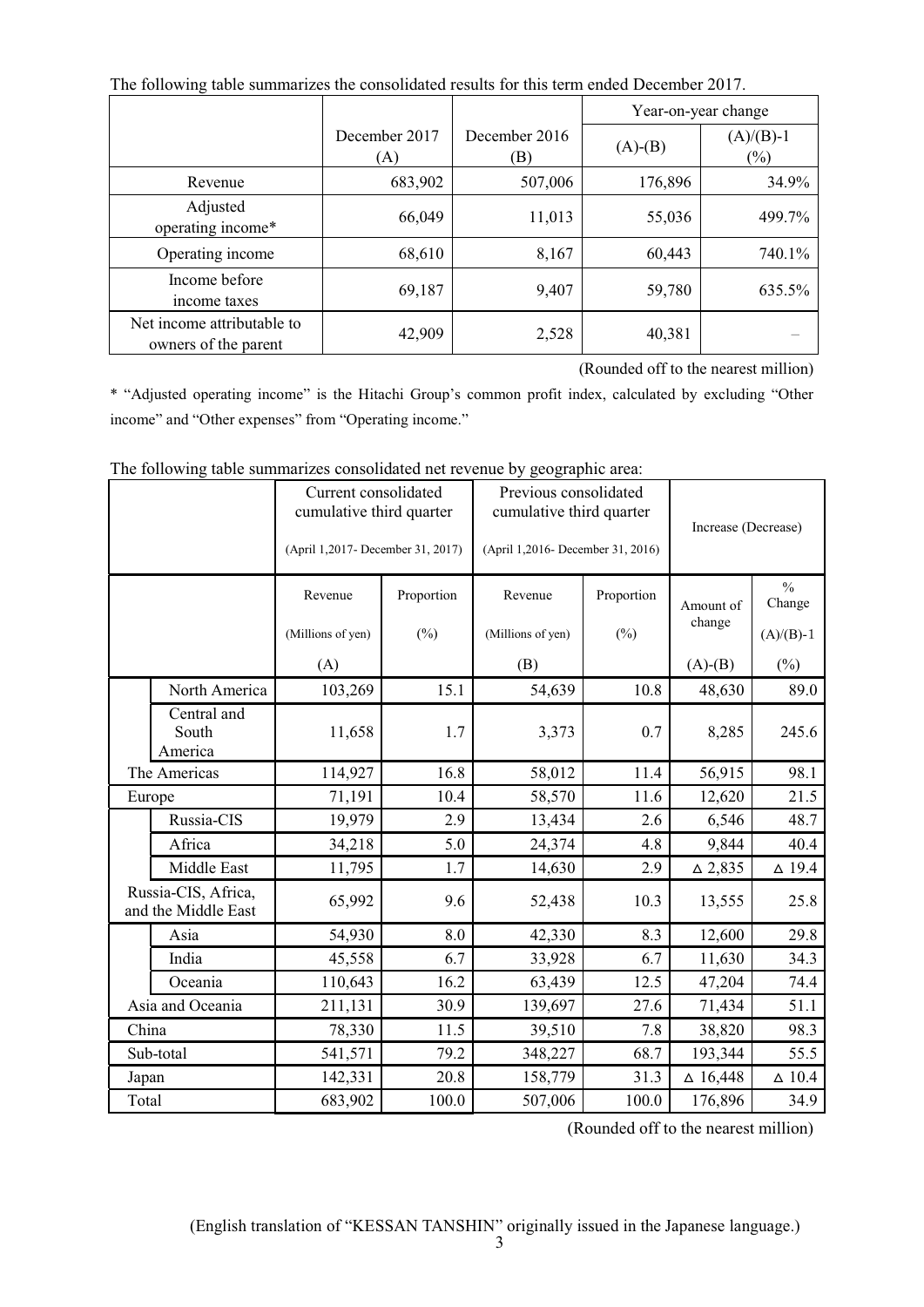# **(2) Analysis of Financial Condition**

## **[1] Status of Assets, Liabilities, and Net Assets**

(Note) During the second and third quarters of the fiscal year ending March 31, 2018, the company finalized the provisional accounting treatment for business combinations. Revision of the initial allocated amounts of acquisition cost is reflected in the March 2017 results.

## **(a) Assets**

Current assets at the end of the third quarter amounted to ¥609,118 million, an increase of 14.9%, or ¥78,919 million, from the previous fiscal year-end. This was due mainly to an increase of ¥38,225 million in inventories, ¥17,131 million in cash and cash equivalents, and ¥15,741 million in trade receivables. Non-current assets amounted to ¥499,312 million, an increase of 4.0%, or ¥19,014 million, from the previous fiscal year-end. This was due mainly to an increase of ¥8,990 million in property, plants, and equipment, ¥7,208 million in trade receivables, and ¥2,033 million in other financial assets.

As a result, total assets increased 9.7%, or ¥97,933 million, from the previous fiscal year-end to ¥1,108,430 million.

## **(b) Liabilities**

Current liabilities amounted to ¥377,295 million, a decrease of 5.8%, or ¥23,240 million, from the previous fiscal year-end. This was primarily due to a decrease of ¥59,104 million in bonds and borrowings, and ¥18,809 million in other financial liabilities despite an increase of ¥40,336 million in trade and other payables, and ¥7,704 million in other current liabilities. Non-current liabilities increased by 41.1%, or ¥65,577 million, from the previous fiscal year-end to ¥225,109 million. This was mainly due to an increase of ¥72,414 million in bonds and borrowings despite a decrease of ¥6,029 million in deferred tax liabilities.

As a result, total liabilities increased by 7.6%, or ¥42,337 million, from the previous fiscal year-end to ¥602,404 million.

## **(c) Equity**

Total equity increased by 12.3%, or ¥55,596 million, from the previous fiscal year-end to ¥506,026 million.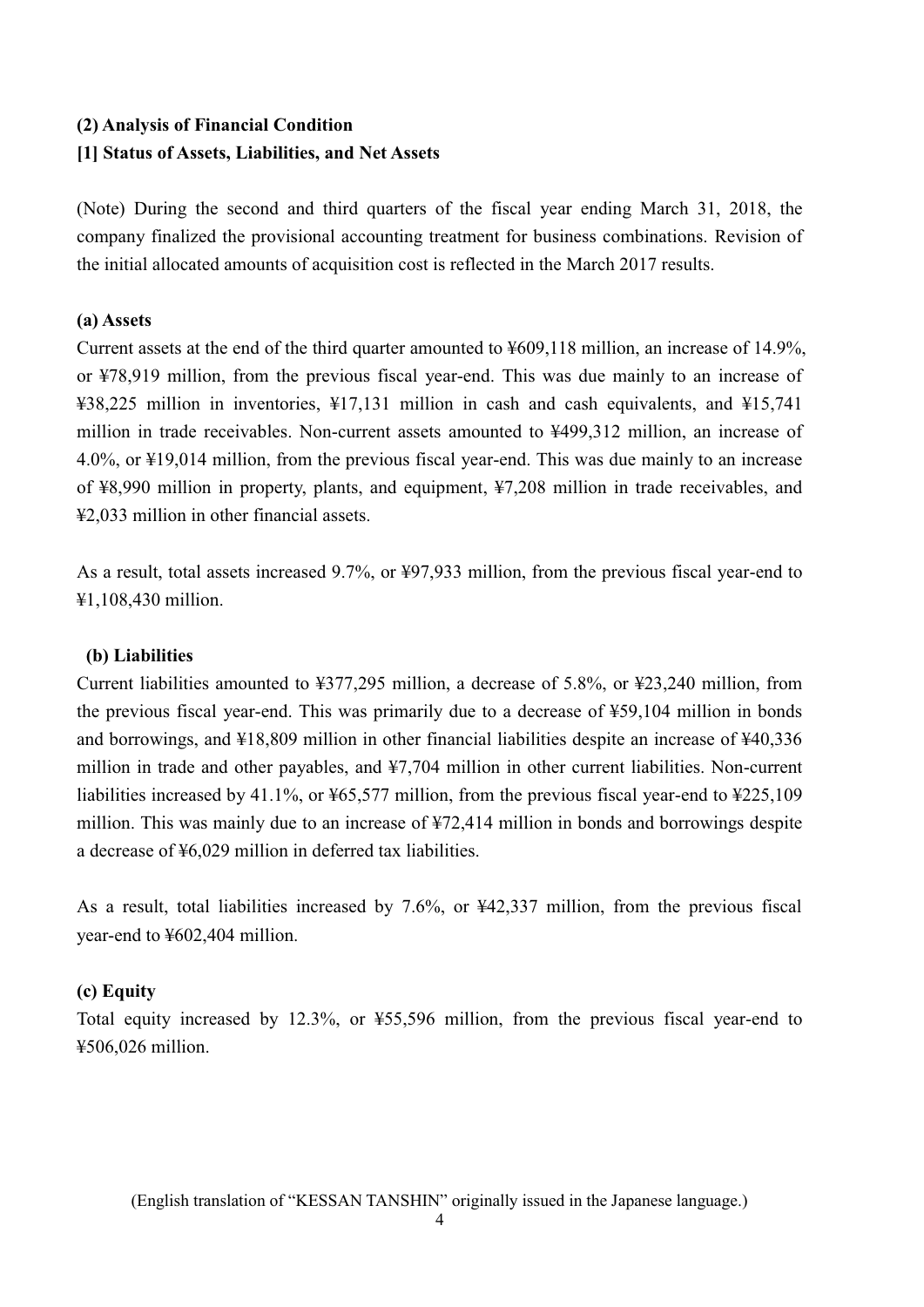#### **[2] Analysis of the Status of Consolidated Cash Flows**

Cash and cash equivalents at the end of the third quarter totaled  $482.586$  million, an increase of ¥17,131 million from the beginning of the fiscal year. Statement and factors relating to each cash flow category are as follows:

#### **(Net cash provided by operating activities)**

Net cash provided by operating activities for the third quarter/nine months ended based on ¥48,954 million in net income, and included ¥23,774 million in depreciation, a ¥34,723 million increase of trade payables as cash inflow, a ¥2,660 million increase in trade receivables, a ¥8,617 million increase in lease receivables, a ¥33,110 million increase in inventories and, a ¥13,176 million in income tax paid as cash outflow.

As a result, net cash provided by operating activities for the third quarter/nine months ended totaled  $\frac{1}{4}$  47,333 million, a decrease of  $\frac{1}{4}$  17,519 million year on year.

#### **(Net cash provided by (used in) investing activities)**

Net cash used in investing activities for the third quarter/nine months ended amounted to ¥29,404 million, a decrease of ¥2,156 million year on year. This was mainly due to an outlay of ¥11,967 million for capital expenditure and an outlay of ¥17,625 million for acquisition of investments in securities and other financial assets (including investments in associates).

As a result, free cash flows, the sum of net cash provided by operating activities and net cash provided by (used in) investing activities, amounted to an inflow of ¥17,929 million.

## **(Net cash provided by (used in) financing activities)**

Net cash used in financing activities for the third quarter/nine months ended totaled ¥3,706 million, a decrease of ¥27,281 million year on year. This was due mainly to an outlay of ¥19,822 million in short-term debt and, ¥11,192 million in dividends paid (including dividends paid to non-controlling interests) despite proceeds of ¥30,972 million from long-term debt and bonds.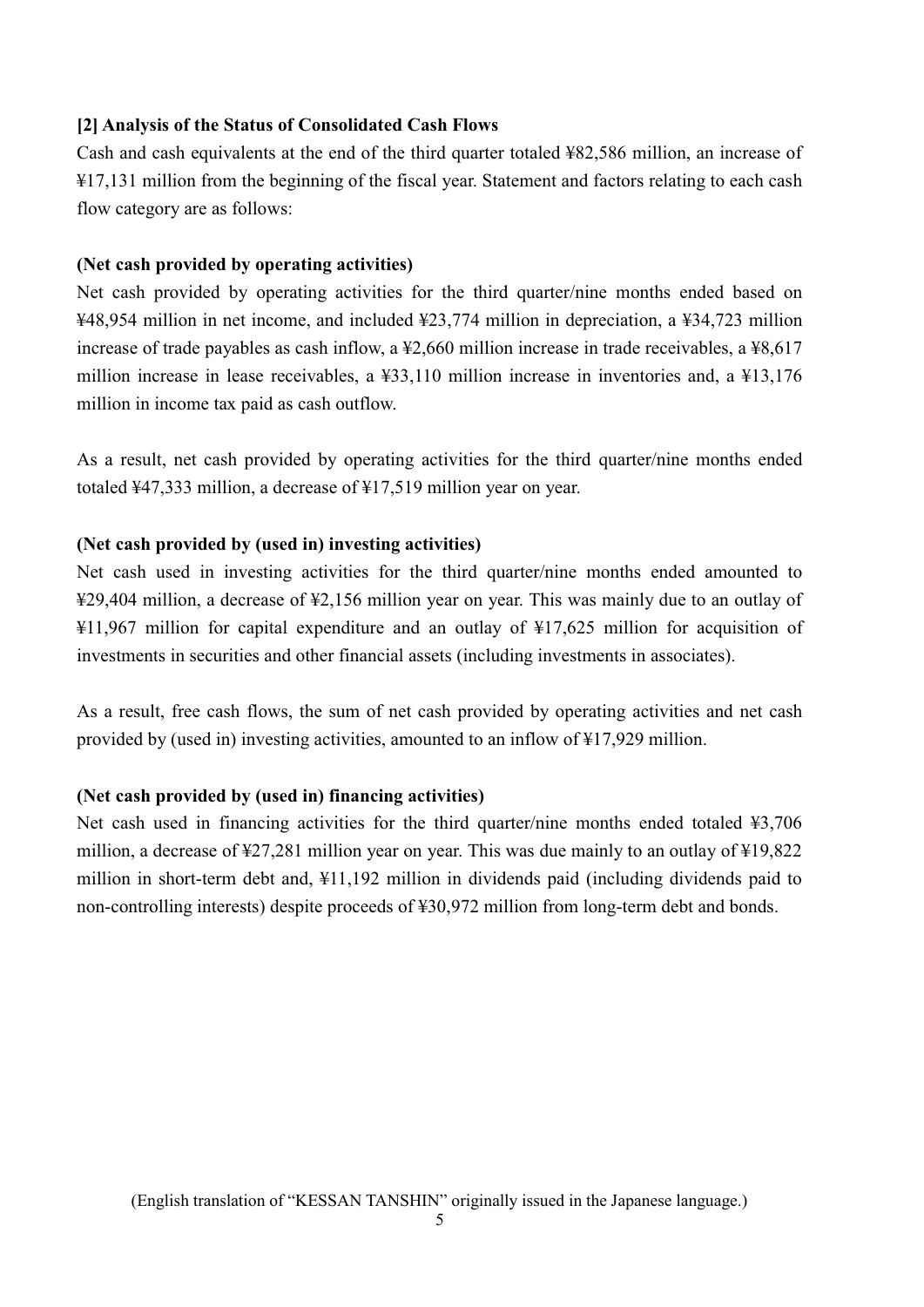#### **(3) Outlook for the Fiscal Year Ending March 2018**

We revised the consolidated earnings forecast for the full year ending March 2018 (from April 1, 2017 to March 31, 2018) announced on October 25 due to a favorable sales forecast from higher global demand beyond our expectations. We now expect demand for hydraulic excavators to be 201,000 units, 7,000 units higher than the previous outlook announced on October 25.

For more information, please refer to the "Revisions to the Consolidated Earnings Forecast" published today.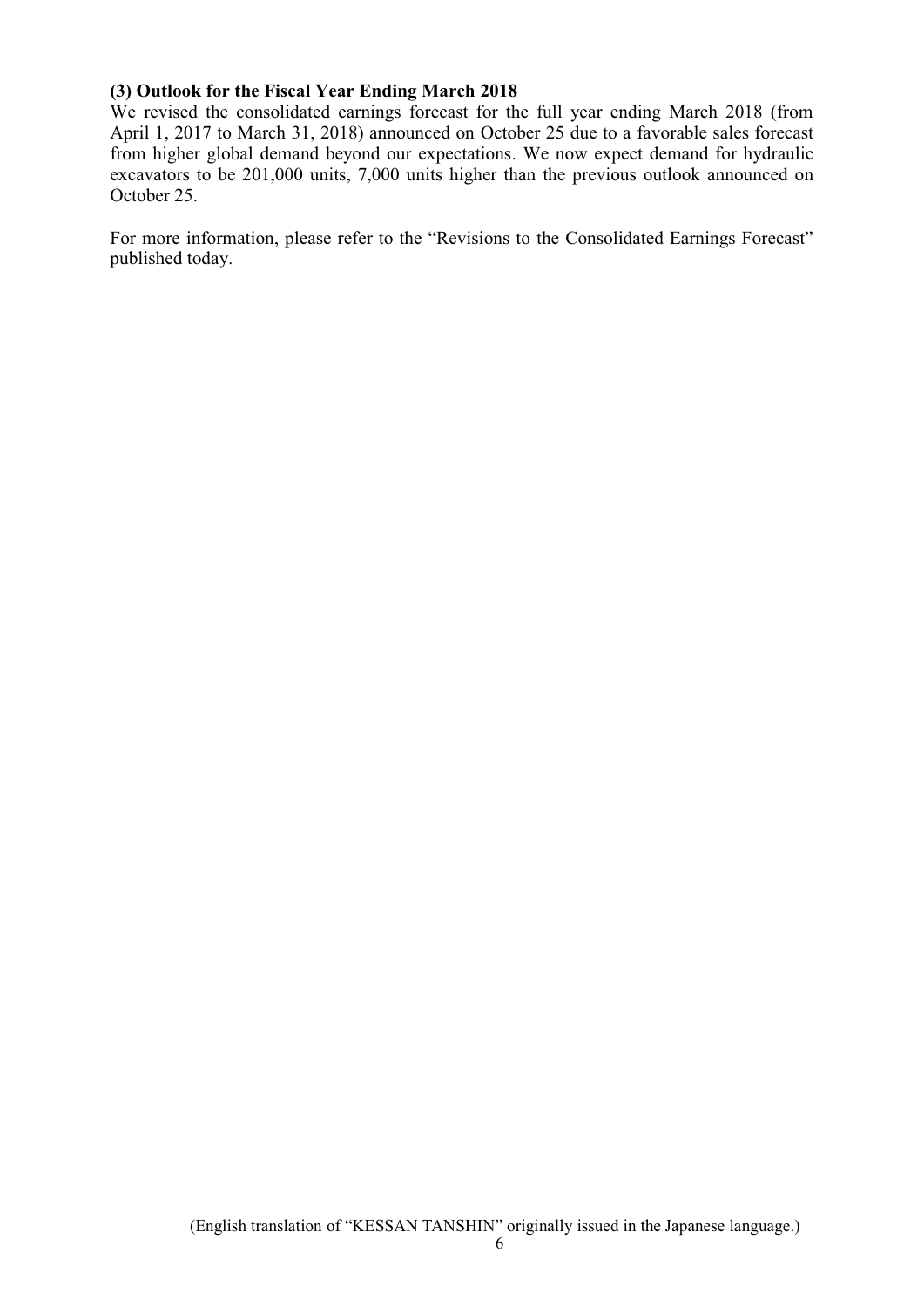# **2. Consolidated Financial Statements**

# **(1) Consolidated Balance Sheets** (Millions of yen)

|                                                   | Third quarter     | Previous fiscal year-end |                     |
|---------------------------------------------------|-------------------|--------------------------|---------------------|
|                                                   | As of             | As of                    | $(A)-(B)$           |
|                                                   | Dec. 31, 2017 (A) | Mar. 31, 2017 (B)        |                     |
| Assets                                            |                   |                          |                     |
| Current assets                                    |                   |                          |                     |
| Cash and cash equivalents                         | 82,586            | 65,455                   | 17,131              |
| Trade receivables                                 | 200,201           | 184,460                  | 15,741              |
| Inventories                                       | 273,747           | 235,522                  | 38,225              |
| Other financial assets                            | 32,205            | 31,817                   | 388                 |
| Other current assets                              | 20,379            | 12,868                   | 7,511               |
| Subtotal                                          | 609,118           | $\overline{530,122}$     | 78,996              |
| Assets held for sale                              |                   | 77                       | (77)                |
| Total current assets                              | 609,118           | 530,199                  | 78,919              |
| Non-current assets                                |                   |                          |                     |
| Property, plant and equipment                     | 301,133           | 292,143                  | 8,990               |
| Intangible assets                                 | 40,822            | 40,088                   | 734                 |
| Goodwill                                          | 41,751            | 40,629                   | 1,122               |
| Investments accounted for using the equity method | 24,527            | 23,126                   | 1,401               |
| Trade receivables                                 | 38,487            | 31,279                   | 7,208               |
| Deferred tax assets                               | 18,693            | 22,508                   | (3,815)             |
| Other financial assets                            | 21,387            | 19,354                   | 2,033               |
| Other non-current assets                          | 12,512            | 11,171                   | 1,341               |
| Total non-current assets                          | 499,312           | 480,298                  | 19,014              |
| Total assets                                      | 1,108,430         | 1,010,497                | 97,933              |
| Liabilities                                       |                   |                          |                     |
| <b>Current</b> liabilities                        |                   |                          |                     |
| Trade and other payables                          | 246,058           | 205,722                  | 40,336              |
| Bonds and borrowings                              | 94,779            | 153,883                  | (59, 104)           |
| Income taxes payable                              | 10,696            | 4,063                    | 6,633               |
| Other financial liabilities                       | 10,887            | 29,696                   | (18, 809)           |
| Other current liabilities                         | 14,875            | 7,171                    | 7,704               |
| Total current liabilities                         | 377,295           | 400,535                  | (23, 240)           |
| Non-current liabilities                           |                   |                          |                     |
| Trade and other payables                          | 19,420            | 21,604                   | (2,184)             |
| Bonds and borrowings                              | 167,232           | 94,818                   | 72,414              |
| Retirement and severance benefit                  | 17,591            | 16,768                   | 823                 |
| Deferred tax liabilities                          | 11,285            | 17,314                   | (6,029)             |
| Other financial liabilities                       | 1,670             | 577                      | 1,093               |
| Other non-current liabilities                     | 7,911             | 8,451                    | (540)               |
| Total non-current liabilities                     | 225,109           | 159,532                  | 65,577              |
| Total liabilities                                 | 602,404           | 560,067                  | 42,337              |
| Equity                                            |                   |                          |                     |
|                                                   |                   |                          |                     |
| Equity attributable to owners of the parent       | 81,577            | 81,577                   |                     |
| Common stock<br>Capital surplus                   |                   |                          | (562)               |
|                                                   | 81,991            | 82,553                   |                     |
| Retained earnings                                 | 262,098           | 228,026                  | 34,072              |
| Accumulated other comprehensive income            | 25,459            | 10,518                   | 14,941              |
| Treasury stock, at cost                           | (3,066)           | (3,055)                  | (11)                |
| Total Equity attribute to owners of the parent    | 448,059           | 399,619                  | 48,440              |
| Non-controlling interests                         | 57,967            | 50,811                   | 7,156               |
| Total equity                                      | 506,026           | 450,430                  | $\overline{55,596}$ |
| Total liabilities and equity                      | 1,108,430         | 1,010,497                | 97,933              |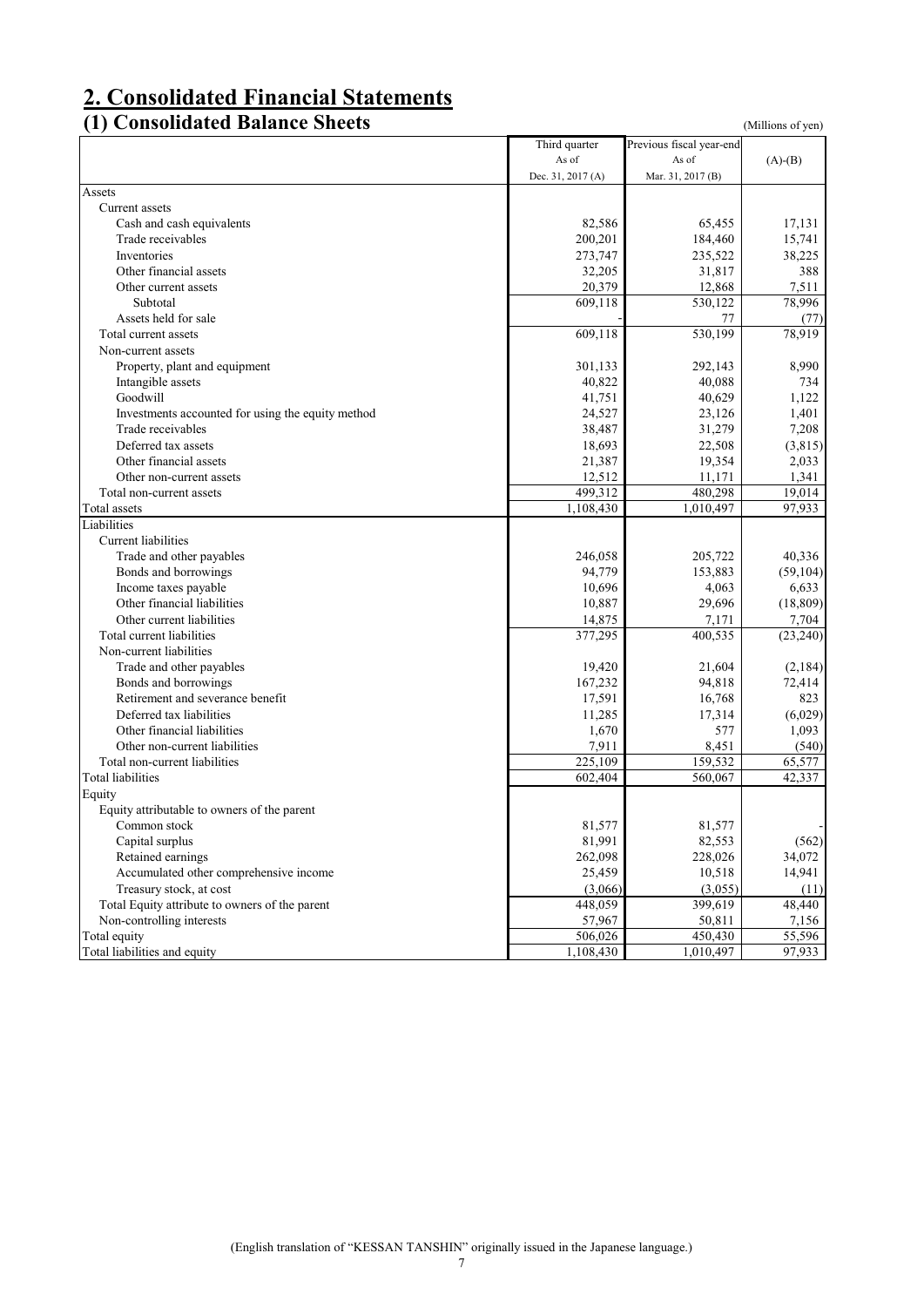# **(2) Consolidated Statements of Income and Comprehensive Income Consolidated cumulative quarter**

## **Consolidated Statements of Income** (Millions of yen)

|                                                                       | Third quarter     | Third quarter                        |                          |
|-----------------------------------------------------------------------|-------------------|--------------------------------------|--------------------------|
|                                                                       | Nine months ended | Nine months ended                    | $(A)/(B) \times 100$ (%) |
|                                                                       | Dec. 31, 2017 (A) | Dec. 31, 2016 (B)                    |                          |
| Revenue                                                               | 683,902           | 507,006                              | 135                      |
| Cost of sales                                                         | (496, 158)        | (390, 704)                           | 127                      |
| Gross profit                                                          | 187,744           | 116,302                              | 161                      |
| Selling, general and administrative expenses                          | (121, 695)        | (105, 289)                           | 116                      |
| Adjusted operating income                                             | 66,049            | 11,013                               | 600                      |
| Other income                                                          | 5,346             | 2,923                                | 183                      |
| Other expenses                                                        | (2,785)           | (5,769)                              | 48                       |
| Operating income                                                      | 68,610            | 8,167                                | 840                      |
| Financial income                                                      | 2,319             | 3,900                                | 59                       |
| Financial expenses                                                    | (4,605)           | (2,692)                              | 171                      |
| Share of profits of investments accounted for using the equity method | 2,863             | 32                                   | 8,947                    |
| Income before income taxes                                            | 69,187            | 9.407                                | 735                      |
| Income taxes                                                          | (20, 233)         | (4, 557)                             | 444                      |
| Net income                                                            | 48,954            | 4,850                                | 1,009                    |
|                                                                       |                   |                                      |                          |
| Net income attributable to                                            |                   |                                      |                          |
| Owners of the parent                                                  | 42,909            | 2,528                                | 1,697                    |
| Non-controlling interests                                             | 6,045             | 2,322                                | 260                      |
| Total net income                                                      | 48.954            | 4,850                                | 1,009                    |
|                                                                       |                   |                                      |                          |
| EPS attributable to owners of the parent                              |                   |                                      |                          |
| Net income per share (Basic) (yen)                                    | 201.77            | 11.89                                | 1,697                    |
| Net income per share (Diluted) (yen)                                  | 201.77            | 11.89                                | 1,697                    |
|                                                                       |                   | (Rounded off to the nearest million) |                          |

(Rounded off to the nearest mil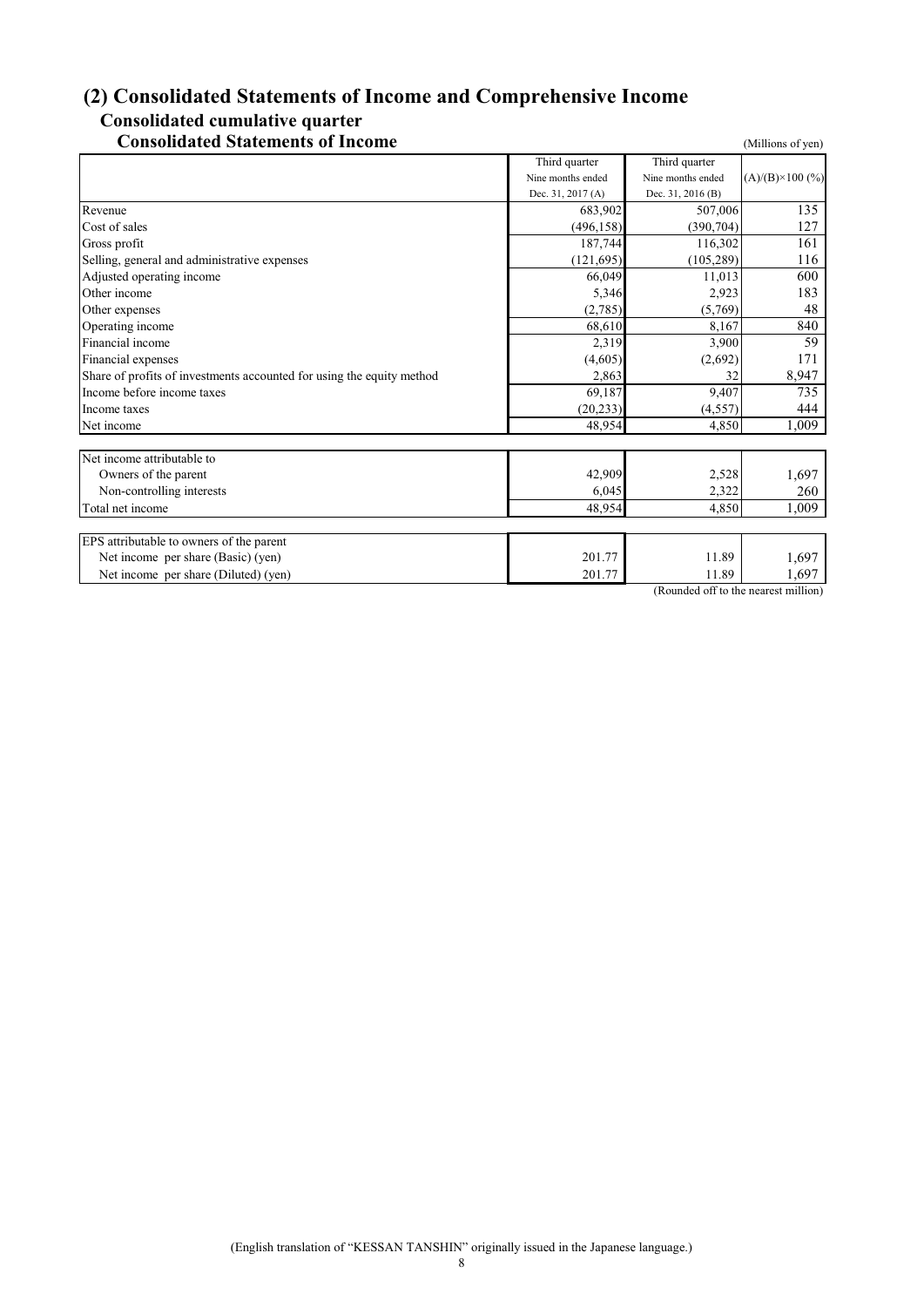| <b>Consolidated Statements of Comprehensive Income</b><br>(Millions of yen) |                   |                   |                          |  |
|-----------------------------------------------------------------------------|-------------------|-------------------|--------------------------|--|
|                                                                             | Third quarter     | Third quarter     |                          |  |
|                                                                             | Nine months ended | Nine months ended | $(A)/(B) \times 100$ (%) |  |
|                                                                             | Dec. 31, 2017 (A) | Dec. 31, 2016 (B) |                          |  |
| Net income                                                                  | 48,954            | 4,850             | 1,009                    |  |
| Other comprehensive income                                                  |                   |                   |                          |  |
| Items that cannot be reclassified into net income                           |                   |                   |                          |  |
| Net gains and losses from financial assets                                  |                   |                   |                          |  |
| measured at fair value through OCI                                          | 1,850             | 1,903             | 97                       |  |
| Remeasurements of defined benefit obligations                               |                   | (13)              |                          |  |
| Other comprehensive income of equity method associates                      |                   |                   | 700                      |  |
| Items that can be reclassified into net income                              |                   |                   |                          |  |
| Foreign currency translation adjustments                                    | 16,081            | (2,900)           |                          |  |
| Cash flow hedges                                                            | (266)             | (441)             | 60                       |  |
| Other comprehensive income of equity method associates                      | (217)             | (2,057)           | 11                       |  |
| Other comprehensive income, net of taxes                                    | 17,457            | (3,507)           |                          |  |
| Comprehensive income                                                        | 66,411            | 1,343             | 4,945                    |  |
| Comprehensive income attributable to                                        |                   |                   |                          |  |
| Owners of the parent                                                        | 57,991            | 447               | 12,973                   |  |
| Non-controlling interests                                                   | 8,420             | 896               | 940                      |  |

(Rounded off to the nearest million)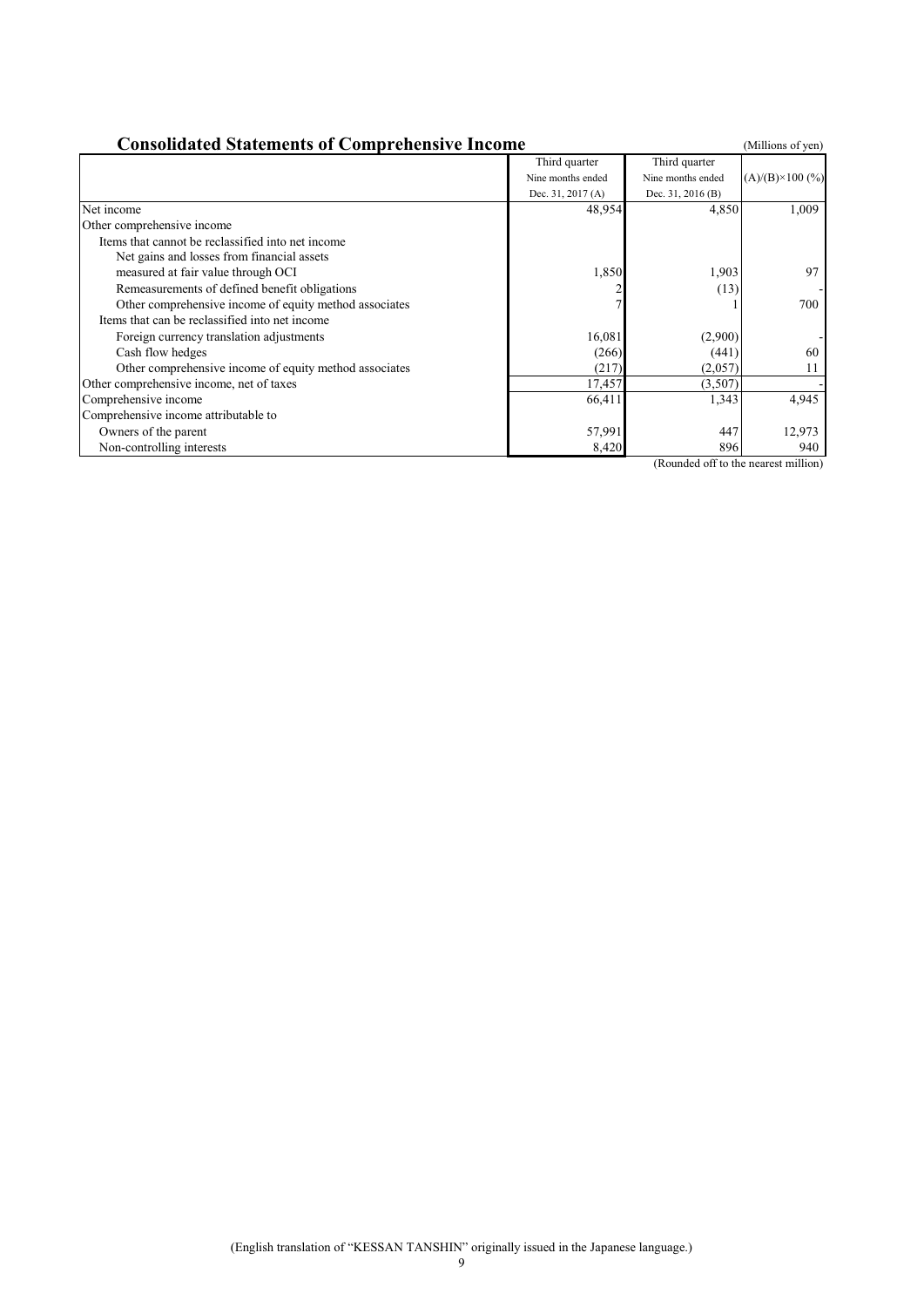## **(3) Consolidated Statements of Changes in Equity Consolidated cumulative quarter**

| Third quarter nine months ended Dec. 31, 2017 |                                             |                 |                                      |                |                            | (Millions of yen) |
|-----------------------------------------------|---------------------------------------------|-----------------|--------------------------------------|----------------|----------------------------|-------------------|
|                                               | Equity attributable to owners of the parent |                 |                                      |                |                            |                   |
|                                               |                                             | Accumulated     |                                      |                |                            |                   |
|                                               |                                             |                 |                                      |                | other comprehensive income |                   |
|                                               |                                             |                 |                                      |                | Net gains and              |                   |
|                                               |                                             |                 |                                      | Remeasurements | losses from                |                   |
|                                               | Common stock                                | Capital surplus | Retained earnings of defined benefit |                | financial assets           | Cash flow hedges  |
|                                               |                                             |                 |                                      |                | measured at fair           |                   |
|                                               |                                             |                 |                                      | obligations    | value through              |                   |
|                                               |                                             |                 |                                      |                | OCI                        |                   |
| Balance at beginning of period                | 81,577                                      | 82,553          | 228,026                              | (949)          | 7,571                      | (14)              |
| Net income                                    |                                             |                 | 42,909                               |                |                            |                   |
| Other comprehensive income                    |                                             |                 |                                      | 68             | 1,857                      | (263)             |
| Comprehensive income                          |                                             |                 | 42,909                               | 68             | 1,857                      | (263)             |
| Acquisition of treasury stock                 |                                             |                 |                                      |                |                            |                   |
| Sale of treasury stock                        |                                             |                 |                                      |                |                            |                   |
| Dividends to stockholders of the Company      |                                             |                 | (9,357)                              |                |                            |                   |
| Gains/losses on change in equity              |                                             | (64)            |                                      |                |                            |                   |
| Transfer to retained earnings                 |                                             |                 | 22                                   |                | (22)                       |                   |
| Expiration of subscription rights             |                                             | (498)           | 498                                  |                |                            |                   |
| Transaction with owners                       |                                             | (562)           | (8, 837)                             |                | (22)                       |                   |
| Balance at end of period                      | 81,577                                      | 81,991          | 262,098                              | (881)          | 9,406                      | (277)             |

|                                          |                                                          |                                                                                |                            |          |                              | (Millions of yen) |
|------------------------------------------|----------------------------------------------------------|--------------------------------------------------------------------------------|----------------------------|----------|------------------------------|-------------------|
|                                          |                                                          | Equity attributable to owners of the parent<br>Accumulated other comprehensive |                            |          |                              |                   |
|                                          | income<br>Foreign currency<br>translation<br>adjustments | Total                                                                          | Treasury stock, at<br>cost | Total    | Non-controlling<br>interests | Total equity      |
| Balance at beginning of period           | 3,910                                                    | 10,518                                                                         | (3,055)                    | 399,619  | 50,811                       | 450,430           |
| Net income                               |                                                          |                                                                                |                            | 42,909   | 6,045                        | 48,954            |
| Other comprehensive income               | 13,420                                                   | 15,082                                                                         |                            | 15,082   | 2,375                        | 17,457            |
| Comprehensive income                     | 13,420                                                   | 15,082                                                                         |                            | 57,991   | 8,420                        | 66,411            |
| Acquisition of treasury stock            |                                                          |                                                                                | (11)                       | (11)     |                              | (11)              |
| Sale of treasury stock                   |                                                          |                                                                                |                            |          |                              |                   |
| Dividends to stockholders of the Company |                                                          |                                                                                |                            | (9,357)  | (1,700)                      | (11,057)          |
| Gains/losses on change in equity         | (119)                                                    | (119)                                                                          |                            | (183)    | 436                          | 253               |
| Transfer to retained earnings            |                                                          | (22)                                                                           |                            |          |                              |                   |
| Expiration of subscription rights        |                                                          |                                                                                |                            |          |                              |                   |
| Transaction with owners                  | (119)                                                    | (141)                                                                          | (11)                       | (9, 551) | (1,264)                      | (10, 815)         |
| Balance at end of period                 | 17,211                                                   | 25,459                                                                         | (3,066)                    | 448,059  | 57,967                       | 506,026           |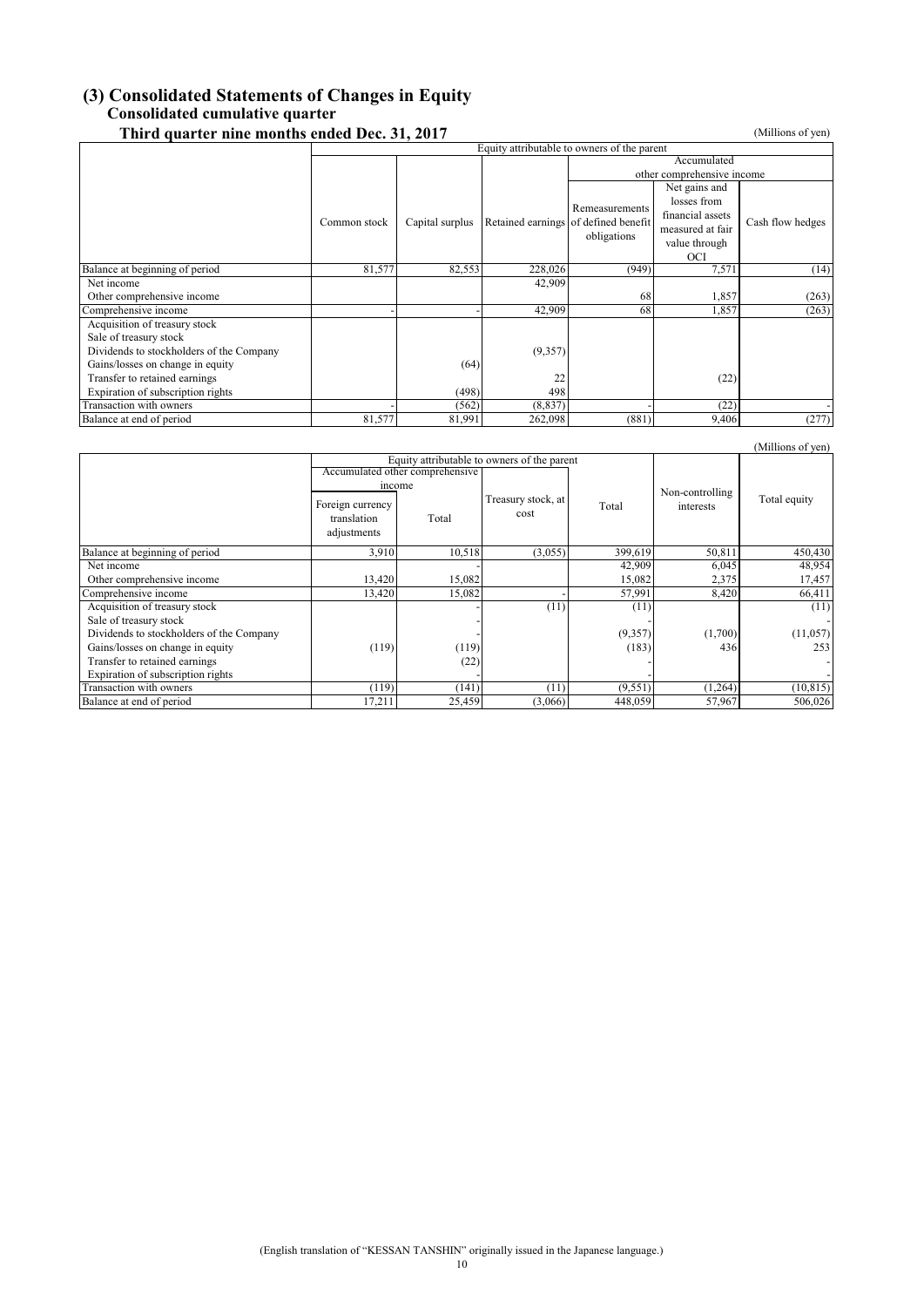# **Third quarter nine months ended Dec. 31, 2016** (Millions of yen)

|                                          |              | Equity attributable to owners of the parent |                                      |                |                            |                  |
|------------------------------------------|--------------|---------------------------------------------|--------------------------------------|----------------|----------------------------|------------------|
|                                          |              |                                             |                                      | Accumulated    |                            |                  |
|                                          |              |                                             |                                      |                | other comprehensive income |                  |
|                                          |              |                                             |                                      |                | Net gains and              |                  |
|                                          |              |                                             |                                      | Remeasurements | losses from                |                  |
|                                          |              |                                             |                                      |                | financial assets           |                  |
|                                          | Common stock | Capital surplus                             | Retained earnings of defined benefit |                | measured at fair           | Cash flow hedges |
|                                          |              |                                             |                                      | obligations    | value through              |                  |
|                                          |              |                                             |                                      |                | <b>OCI</b>                 |                  |
| Balance at beginning of period           | 81,577       | 84,095                                      | 222,721                              | (4,000)        | 4,660                      | 77               |
| Net income                               |              |                                             | 2,528                                |                |                            |                  |
| Other comprehensive income               |              |                                             |                                      | (12)           | 1,895                      | (441)            |
| Comprehensive income                     |              |                                             | 2,528                                | (12)           | 1,895                      | (441)            |
| Acquisition of treasury stock            |              |                                             |                                      |                |                            |                  |
| Sale of treasury stock                   |              |                                             |                                      |                |                            |                  |
| Dividends to stockholders of the Company |              |                                             | (2,978)                              |                |                            |                  |
| Gains/losses on change in equity         |              | (553)                                       |                                      |                |                            |                  |
| Transfer to retained earnings            |              |                                             | (6)                                  |                |                            |                  |
| Expiration of subscription rights        |              | (267)                                       | 267                                  |                |                            |                  |
| Transaction with owners                  |              | (820)                                       | (2,717)                              |                |                            |                  |
| Balance at end of period                 | 81,577       | 83,275                                      | 222,532                              | (4,012)        | 6,561                      | (364)            |

|                                          |                                                |         |                                             |         |                              | (Millions of yen) |
|------------------------------------------|------------------------------------------------|---------|---------------------------------------------|---------|------------------------------|-------------------|
|                                          |                                                |         | Equity attributable to owners of the parent |         |                              |                   |
|                                          | Accumulated other comprehensive                |         |                                             |         |                              |                   |
|                                          | income                                         |         |                                             |         |                              |                   |
|                                          | Foreign currency<br>translation<br>adjustments | Total   | Treasury stock, at<br>cost                  | Total   | Non-controlling<br>interests | Total equity      |
| Balance at beginning of period           | 9,884                                          | 10,621  | (3,051)                                     | 395,963 | 60,853                       | 456,816           |
| Net income                               |                                                |         |                                             | 2,528   | 2,322                        | 4,850             |
| Other comprehensive income               | (3,523)                                        | (2,081) |                                             | (2,081) | (1,426)                      | (3,507)           |
| Comprehensive income                     | (3,523)                                        | (2,081) |                                             | 447     | 896                          | 1,343             |
| Acquisition of treasury stock            |                                                |         | (4)                                         | (4)     |                              | (4)               |
| Sale of treasury stock                   |                                                |         |                                             |         |                              |                   |
| Dividends to stockholders of the Company |                                                |         |                                             | (2,978) | (7,208)                      | (10, 186)         |
| Gains/losses on change in equity         |                                                |         |                                             | (553)   | 1,461                        | 908               |
| Transfer to retained earnings            |                                                |         |                                             |         |                              |                   |
| Expiration of subscription rights        |                                                |         |                                             |         |                              |                   |
| Transaction with owners                  |                                                |         | (4)                                         | (3,535) | (5, 747)                     | (9, 282)          |
| Balance at end of period                 | 6,361                                          | 8,546   | (3,055)                                     | 392,875 | 56,002                       | 448,877           |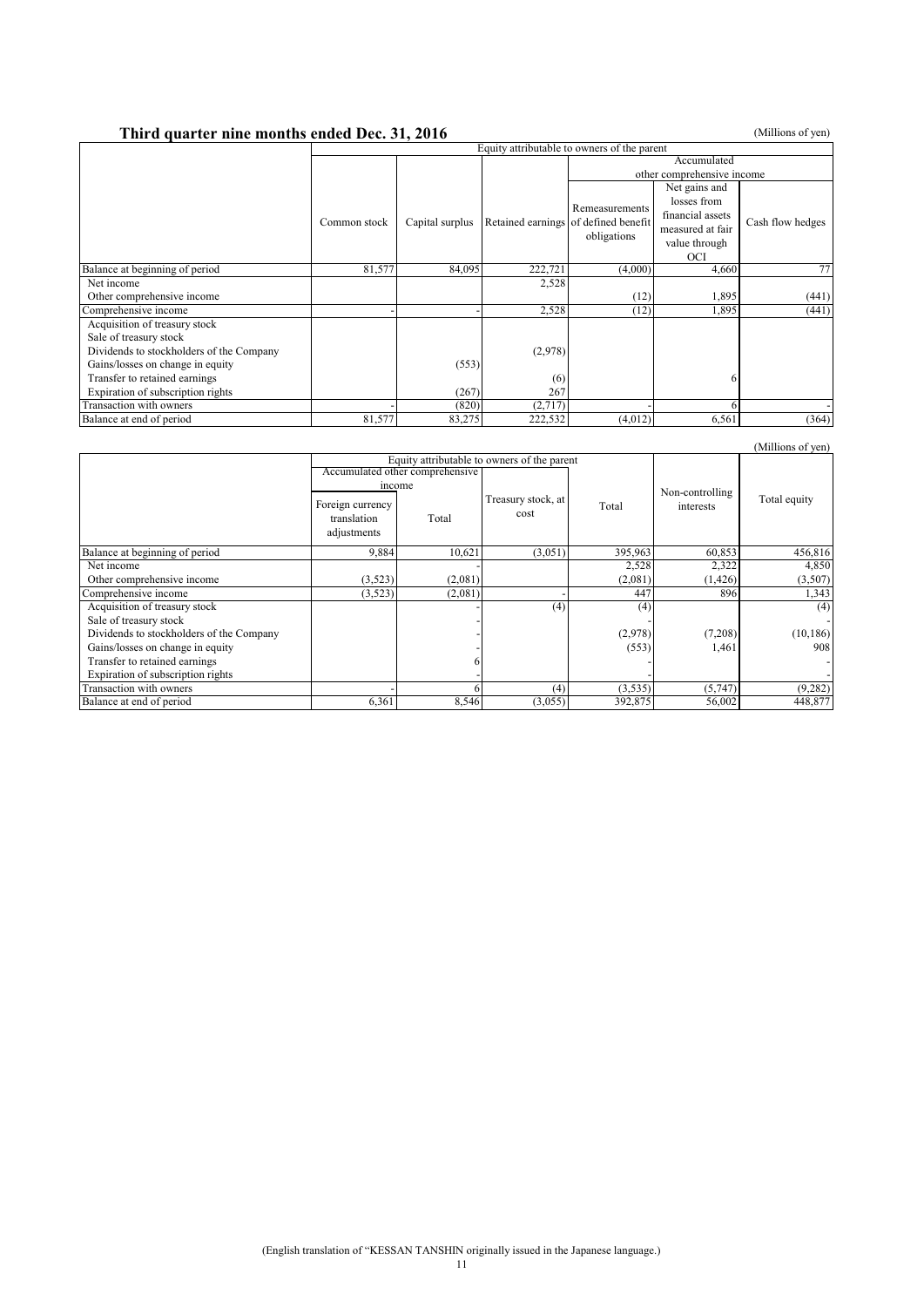#### **(4) Consolidated Statements of Cash Flows Consolidated cumulative quarter**

| onsonuatea cumunative                                                          |                   | (Millions of yen) |
|--------------------------------------------------------------------------------|-------------------|-------------------|
|                                                                                | Third quarter     | Third quarter     |
|                                                                                | Nine months ended | Nine months ended |
|                                                                                | Dec. 31, 2017     | Dec. 31, 2016     |
| Net income                                                                     | 48,954            | 4,850             |
| Depreciation                                                                   | 23,774            | 22,862            |
| Amortization of intangible asset                                               | 4,340             | 2,388             |
| Impairment losses                                                              | 417               | 3,126             |
| Income tax expense                                                             | 20,233            | 4,557             |
| Equity in net earnings of associates                                           | (2,863)           | (32)              |
| (Gain) loss on sales of property, plant and equipment                          | (493)             | 20                |
| Financial income                                                               | (2,319)           | (3,900)           |
| Financial expense                                                              | 4,605             | 2,692             |
| (Increase) decrease in trade receivables                                       | (2,660)           | 31,465            |
| (Increase) decrease in lease receivables                                       | (8,617)           | 1,240             |
| (Increase) decrease in inventories                                             | (33,110)          | (3,512)           |
| Increase (decrease) in trade payables                                          | 34,723            | 20,384            |
| Increase (decrease) in retirement and severance benefit                        | 224               | (475)             |
| Other                                                                          | (25,581)          | (9,183)           |
| <b>Subtotal</b>                                                                | 61,627            | 76,482            |
| Interest received                                                              | 1,751             | 1,957             |
| Dividends received                                                             | 1,144             | 549               |
| Interest paid                                                                  | (4,013)           | (2,878)           |
| Income tax paid                                                                | (13, 176)         | (11,258)          |
| Net cash provided by operating activities                                      | 47.333            | 64.852            |
| Capital expenditures                                                           | (11,967)          | (11, 035)         |
| Proceeds from sale of property, plant and equipment                            | 4,430             | 986               |
| Acquisition of intangible assets                                               | (3,197)           | (2, 416)          |
| Acquisition of investments in securities and other financial assets            |                   |                   |
| (including investments in associates)                                          | (17,625)          | (19,306)          |
| Sales of investments in securities and other financial assets                  |                   |                   |
| (including investments in associates)                                          | 427               |                   |
| (Increase) decrease in short-term loan receivables, net                        | (1, 445)          | (284)             |
| Collection of long-term loan receivables                                       | 30                | 157               |
| Other                                                                          | (57)              | 338               |
| Net cash provided by (used in) investing activities                            | (29, 404)         | (31, 560)         |
| Increase (decrease) in short-term debt, net                                    | (19, 822)         | 8,656             |
| Proceeds from long-term debt and bond                                          | 89,931            | 14,664            |
| Payments on long-term debt                                                     | (58,959)          | (37, 525)         |
| Payments on lease payables                                                     | (3,670)           | (4,343)           |
| Dividends paid to owners of the parent                                         | (9,363)           | (2,999)           |
| Dividends paid to non-controlling interests                                    | (1, 829)          | (7,864)           |
| Purchase of shares of consolidated subsidiaries from non-controlling interests |                   | (1,572)           |
| Other                                                                          |                   | (4)               |
| Net cash provided by (used in) financing activities                            | (3,706)           | (30, 987)         |
| Effect of exchange rate changes on cash and cash equivalents                   | 2.908             | 162               |
| Net increase (decrease) in cash and cash equivalents                           | 17,131            | 2,467             |
| Cash and cash equivalents at beginning of period                               | 65,455            | 79,110            |
| Cash and cash equivalents resulting from transfer to assets held for sale      |                   | (195)             |
| Cash and cash equivalents at end of period                                     | 82,586            | 81,382            |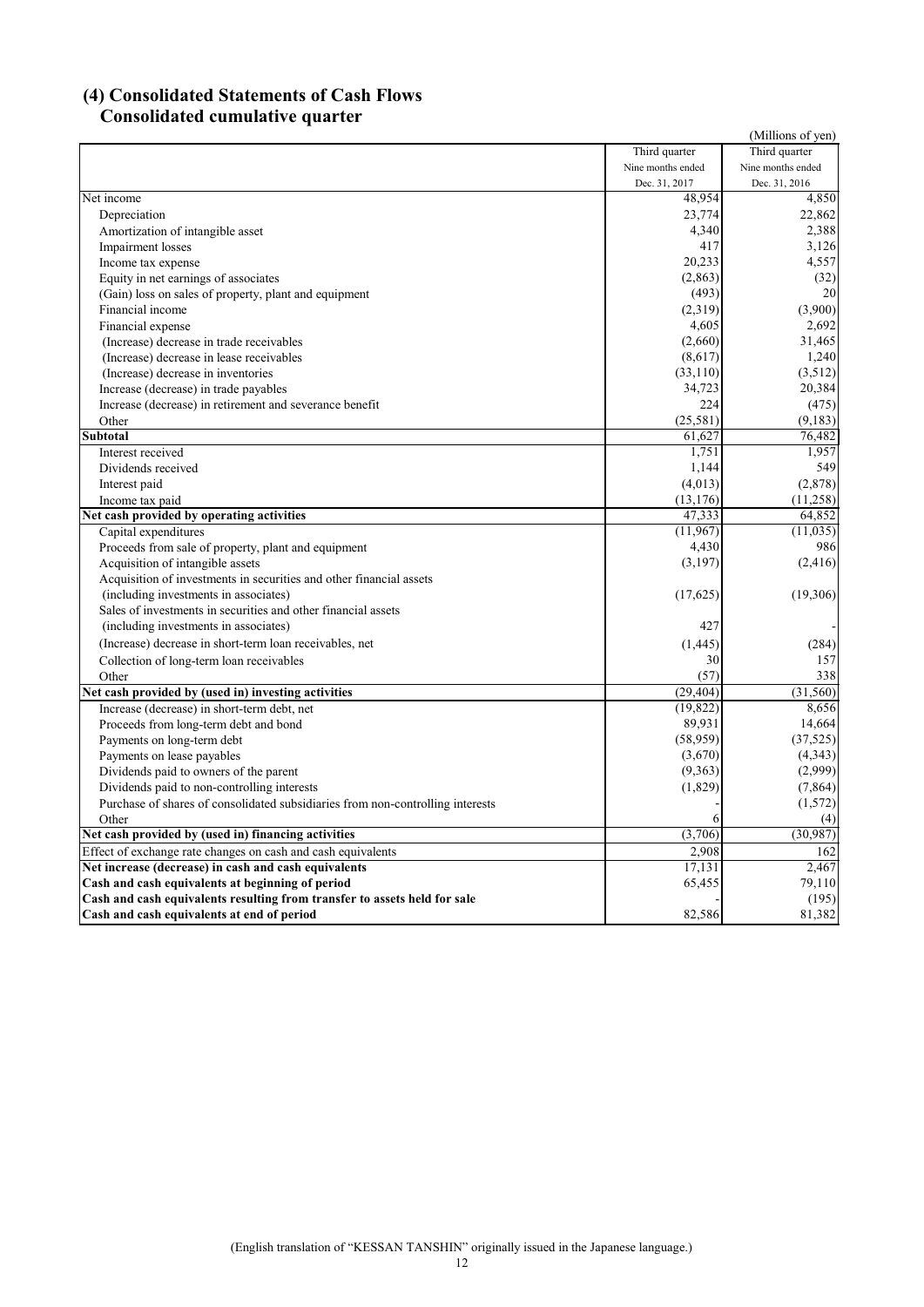#### **(5)Notes on Consolidated Financial Statements**

(Notes on the Preconditions for a Going Concern) There are no relevant items.

(Segment Information)

1) Overview of business segments

The operating segments of the Group are the components for which separate financial information is available and that are evaluated regularly by the chief operating decision maker in deciding how to allocate resources and in assessing performance. The reportable segments are determined based on the operating segment.

Taking into consideration the nature of products and services as well as categories, types of customers, and economic characteristics in a comprehensive manner, the company determines to classify two reportable segments as follows: The Construction Machinery Business Segment primarily intends to provide customers with a series of total life cycle solutions related to construction machinery such as the manufacture and sale of hydraulic excavators, ultra-large hydraulic excavators, and wheeled loaders, as well as the sale of parts related to these products. The Solution Business Segment primarily intends to provide services, production, and distribution parts that are not included in the Construction Machinery Business Segment.

The company discloses its reportable segment as the Construction Machinery Business Segment and Solution Business Segment from the previous fiscal year as a result of the company consolidating the H-E Parts International LLC Group ("H-E Parts") and the Bradken Limited Group ("Bradken"), which comprise the Solution Business Segment in the fourth quarter ended March 2017.

2) Revenue, profit or loss, and other items of business segments

For the third quarter/nine months ended December 31, 2016

Since the Group's line of business is the manufacture and sale of hydraulic excavators, ultra-large hydraulic excavators, and wheeled loaders, as well as the sale of parts related to these products, there is no operating segment to be segregated. Therefore, the company omitted disclosure of business segments.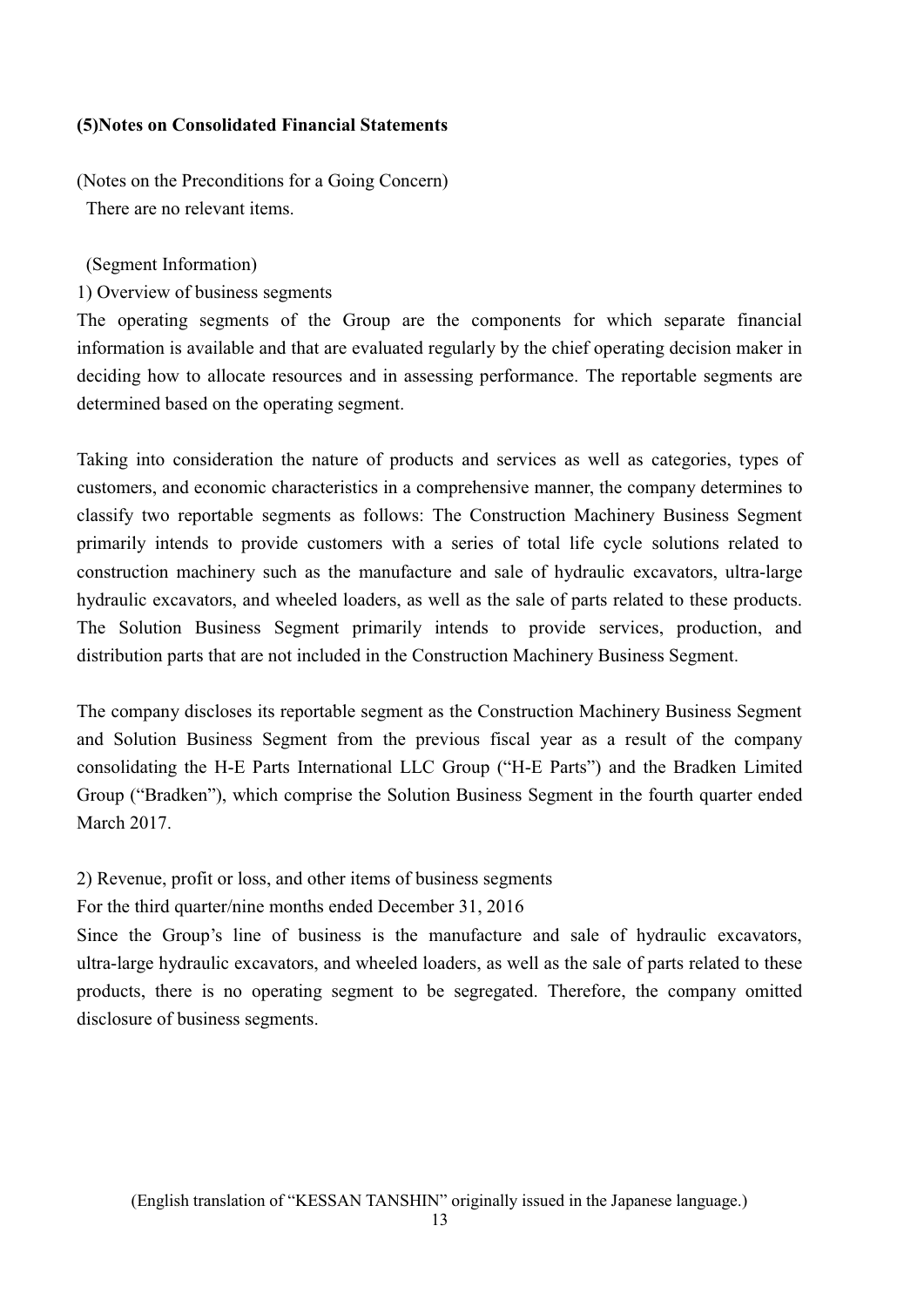# For the third quarter/nine months ended December 31, 2017

(Millions of yen)

|                                 |                                              | Reportable segment          |         |                       |         |
|---------------------------------|----------------------------------------------|-----------------------------|---------|-----------------------|---------|
|                                 | Construction<br>Machinery<br><b>Business</b> | Solution<br><b>Business</b> | Total   | Adjustments<br>$(*1)$ | Total   |
| Revenue                         |                                              |                             |         |                       |         |
| External customers              | 614,522                                      | 69,380                      | 683,902 |                       | 683,902 |
| Intersegment transactions       |                                              | 185                         | 185     | (185)                 |         |
| Total revenues                  | 614,522                                      | 69,565                      | 684,087 | (185)                 | 683,902 |
| Adjusted operating income       | 64,705                                       | 1,344                       | 66,049  |                       | 66,049  |
| Operating income                | 66,916                                       | 1,694                       | 68,610  |                       | 68,610  |
| Financial income                |                                              |                             |         | 2,319                 | 2,319   |
| Financial expenses              |                                              |                             |         | (4,605)               | (4,605) |
| Share of profits (losses) of    |                                              |                             |         |                       |         |
| investments accounted for using |                                              |                             |         |                       |         |
| the equity method               | 2,863                                        |                             | 2,863   |                       | 2,863   |
| Income before income taxes      | 69,779                                       | 1,694                       | 71,473  | (2,286)               | 69,187  |

Note (\*1): Adjustments represent eliminations of intersegment transactions, and amounts of companies that do not belong to any operating segment.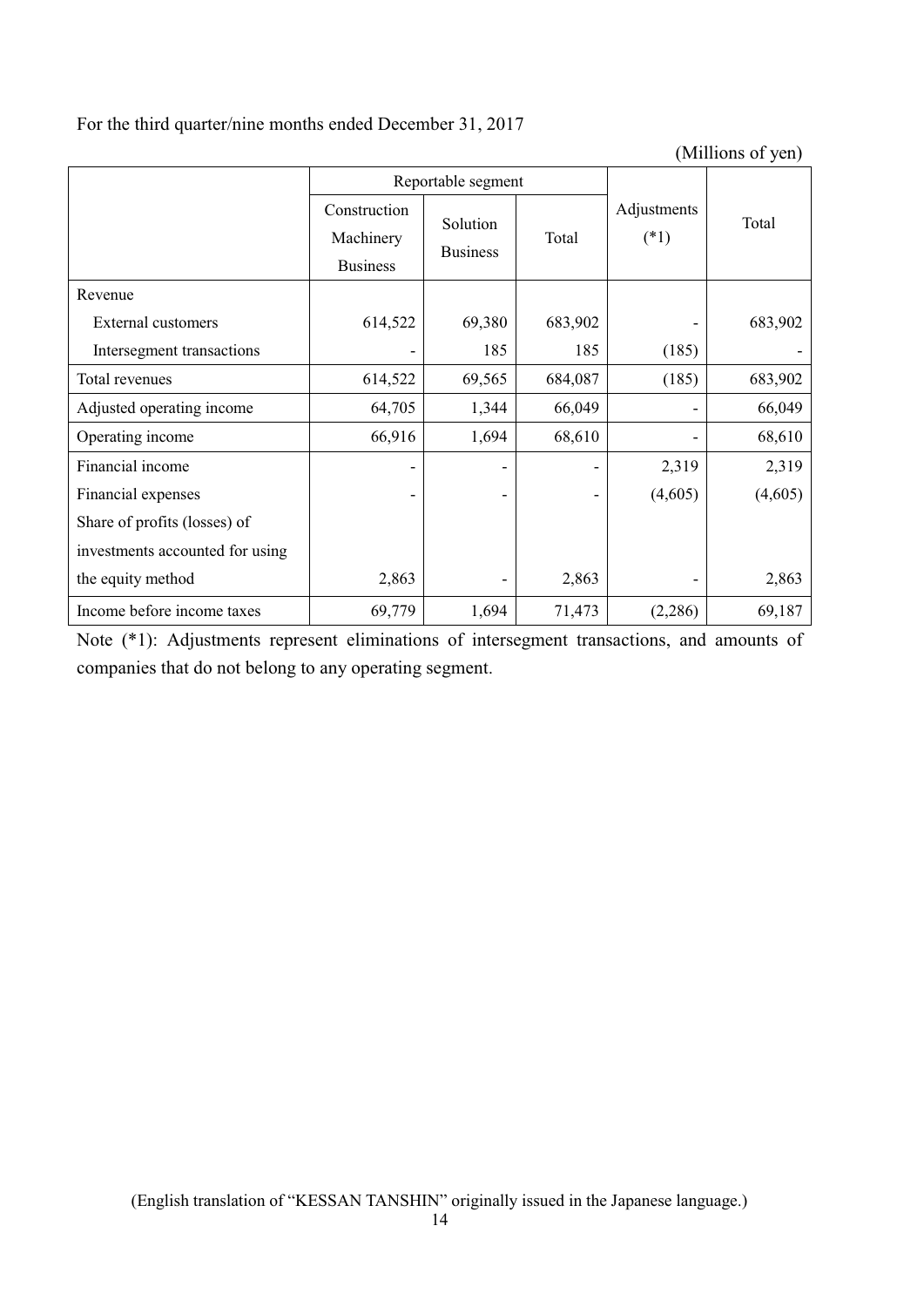### (Business Combination)

For the third quarter/nine months ended December 31, 2017 Allocation of the acquisition cost to the acquired assets and liabilities from the acquisition of H-E Parts was completed.

On December 21, 2016, the company acquired 100% of the voting shares of H-E Parts International LLC and H-E Parts Australian Holdings LLC (collectively "H-E Parts"), and H-E Parts became a consolidated subsidiary of the Group. The company completed the allocation of the acquisition cost in the second quarter/six months ended September 30, 2017 although it recognized the amounts of acquired assets and liabilities on a provisional basis since the allocation of the acquisition cost was not completed in the previous fiscal year. Consideration of the share acquisition of H-E Parts and fair value of assets acquired and liabilities assumed are as follows.

|                                           |                   |                      | (Millions of yen) |
|-------------------------------------------|-------------------|----------------------|-------------------|
|                                           | H-E Parts         | <b>HEP</b> Australia | Total amount      |
| Category                                  | International LLC | Holdings Pty Ltd     |                   |
| Cash and cash equivalents                 | 217               | 289                  | 506               |
| Trade receivables                         | 1,922             | 2,637                | 4,559             |
| Inventories                               | 5,374             | 4,569                | 9,943             |
| Property, plants, and equipment           | 597               | 804                  | 1,401             |
| Intangible assets                         | 4,265             | 7,156                | 11,421            |
| Others                                    | 621               | 657                  | 1,278             |
| Total assets                              | 12,996            | 16,112               | 29,108            |
| Trade and other payables                  | 1,980             | 2,776                | 4,756             |
| Bonds and borrowings                      | 4,820             | 3,535                | 8,355             |
| Other liabilities                         | 1,642             | 2,476                | 4,118             |
| Total liabilities                         | 8,442             | 8,787                | 17,229            |
| Consideration paid (cash)                 | 19,834            |                      |                   |
| Goodwill (non-deductible for tax expense) | 7,955             |                      |                   |

The goodwill consisted primarily of excess earnings and synergies with existing operations.

The company revised numbers as of March 2017 retroactively which are disclosed as comparative information. The goodwill on the acquisition date was decreased by ¥6,511 million as the main component of the revision from the provisional amount. This was due to a ¥700 million increase in inventories, a ¥9,212 million increase in intangible assets, and a ¥3,401 million increase in deferred tax liabilities, and so forth.